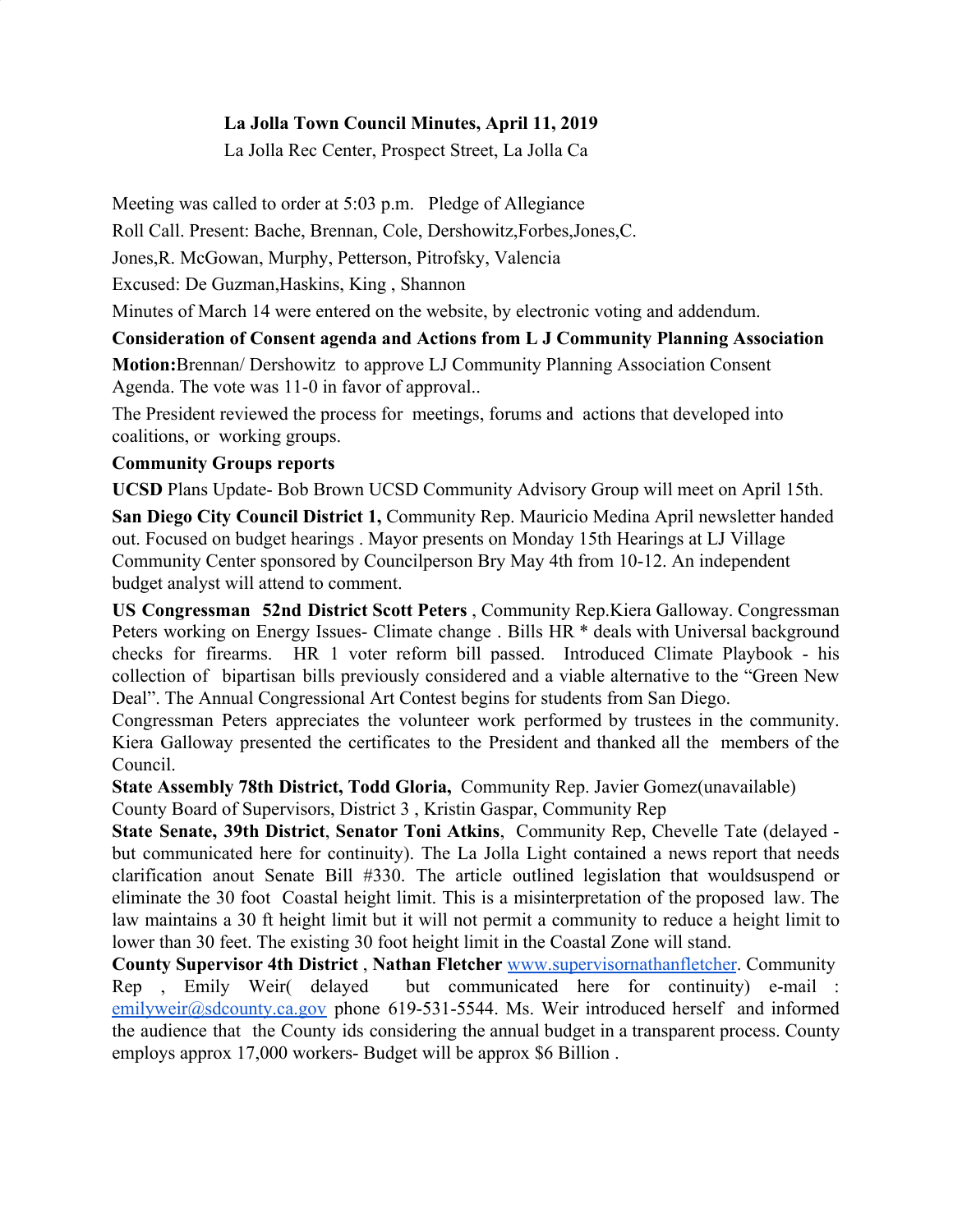**Presidents Report** from Ann Kerr Bache cont. *January* retreat for trustees highlighted community concerns about transit and homelessness. *April* Public safety and homeless people. *May* Transportation. *June* - Short term vacation rentals possible

#### **Public Forum organized by LJTC Safety Committee -Moderator, Debbie Adams.**

 President Bache explained Behavior and Rules : Be Courteous or be gone, Consider all points of view. Submit questions on index cards. We will treat all with Fairness and within time constraints . The meeting has a time to conclude .Agendas in the back of the meeting room.

Safety Committee has done a good job on variety of issues, Neighborhood Watch, Fay Ave Bike path monitoring, HOT team visibility , "Get it done" cell phone application awareness. Thanks to Cynthia Chasen, Catharine Douglas, Debbie Adams ,panelists tonight, and Northern Division of San Diego Police Department. Working to reach out make services available to those in need.

**Community efforts.** Debbie Adams made a heartfelt description.The approach is to observe, to listen, to learn. Residency in the neighborhood includes the homeless- at church, at library. The community is compassionate. The aim is to assist the homeless - get them off the street . Recent census ( Jan 2019) collected data points.(Point in Time Count PITC) .Neighborhood policing efforts go hand in hand with outreach efforts - particularly the Homeless Outreach Team (HOT).The homeless represent a layered and complex problem. There are myriad reasons for homelessness and a variety of times in life when Homelessness may become an issue.

#### **Supportive Housing**

Panelists: Karen Brailean Regional Task Force on the Homeless . The hope is to make homelessness a rare occurrence and a brief occurrence. It is occurring all over the City , County and State and nation. . Reduction in numbers has occurred ( Utah, Houston, Tennessee ) . The reduction is accomplished by actions that are consistent, caring and trustworthy, People need to be convinced to come into shelter - especially when it is removed from the immediate scene- GO downtown for shelter. Many parts of City have no official supportive services .

**Shelter** includes, services to homeless; it is supportive housing. Now institutions use a housing first model. Rapid rehousing has proved viable- :Monetary incentives for landlord willing to offer housing; pay some of the costs of moving; use vouchers,pay portion of rent, or first and last or a narrowing support over time . Social workers help the client meet goal, chief of which is to become self-supporting.

**Permanent Supportive Housing** will be building for a population that will have support on site. Reasons for problems may be mental, physical, injury , accident, addiction disability, Behavior can change over time. Priority given to safety, cleanliness and healthy. Aim for reducing harm. Persistence is necessary. Offer people love and respect. People can integrate into society. **Coordinated Entry System** (CES) will match people to program or solution.

**Housing**: Clean, safe . Funding must continue for success . Expensive. St Vincent de Paul - 400 units coming online hope for  $2020 = 83$ ,  $2021 = 270$ ,  $2022 = 135$  units

Wakeland Housing Units - seniors 205 units; Beacon 44 units; Talmadge =60 units Alpha Project taking over housing and performing work to bring them online.

**Neighborhood Policing,** Lt. Keira Pick, has 8 teams. Partnering with Parks and Libraries to stay in contact and aware of the community. Get it Done has become a popular mode to bring